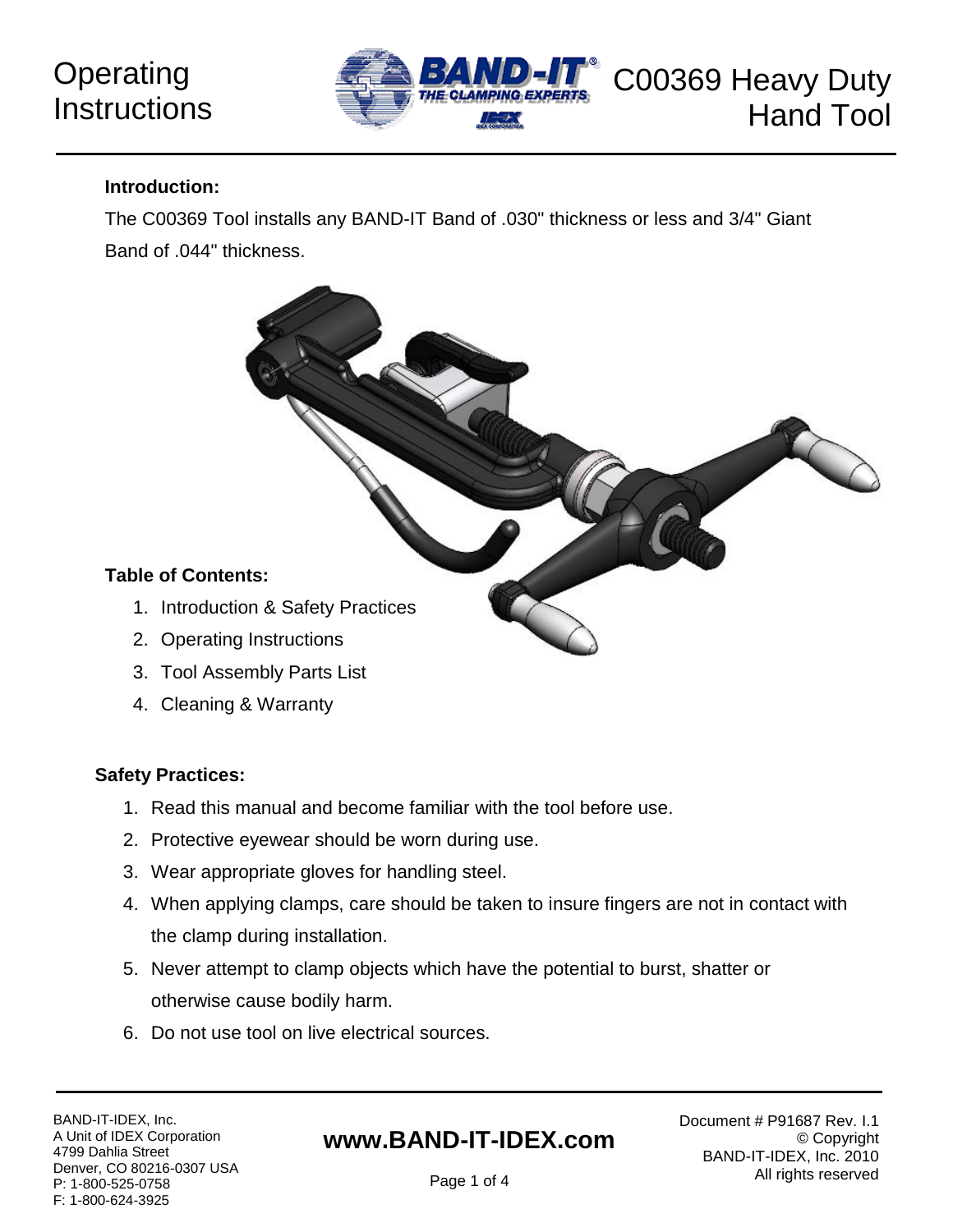# **Instruction** Manual



# C00369 Heavy Duty Hand Tool



1. Slide buckle on band as shown. Bring tip of band around workpiece and again through buckle.

*Note: Band may be used from bulk roll as this completely eliminates waste of band.*



2. Insert band around workpiece again and through buckle. *Double wrapping develops much more radial compression than single wrapping.*  Bend end of band under buckle.



3. Place band in opening of tool nose and Gripper Block. Move into slot as far as possible, to avoid buckle sliding into Tool Nose. Tighten band clamp by turning the Tension Handle clockwise while holding Band Gripper tight against band. *NOTE: The spring load of the band gripper is not intended to secure and prevent the band from slipping during tension process.*



4. Place finger on BAND-IT Band at buckle bridge while tensioning. When you observe the band stops moving through the buckle, *maximum pressure is being exerted* around the workpiece. *Stop turning handle.*



5. *Roll tool over buckle, backing off with Tension Handle 1 - 1½ turns throughout entire rolling operation*. Failure to back off tension with tension handle throughout roll-over may result in breaking the band. There is no loss of tension as band released is used up in this process.



6. Rotate Cutting Handle forward to cut the band. When applying Giant Band clamps, prior to cutting off clamp, release Band Gripper and push Tool Nose away from buckle approx. ¼".



7. Remove tool, holding stub of band down.



8. Hammer down buckle ears to complete BAND-IT clamp.

BAND-IT-IDEX, Inc. A Unit of IDEX Corporation 4799 Dahlia Street Denver, CO 80216-0307 USA P: 1-800-525-0758 F: 1-800-624-3925

## **www.BAND-IT-IDEX.com**

Document # P91687 Rev. I.1 © Copyright BAND-IT-IDEX, Inc. 2010 All rights reserved

Page 2 of 4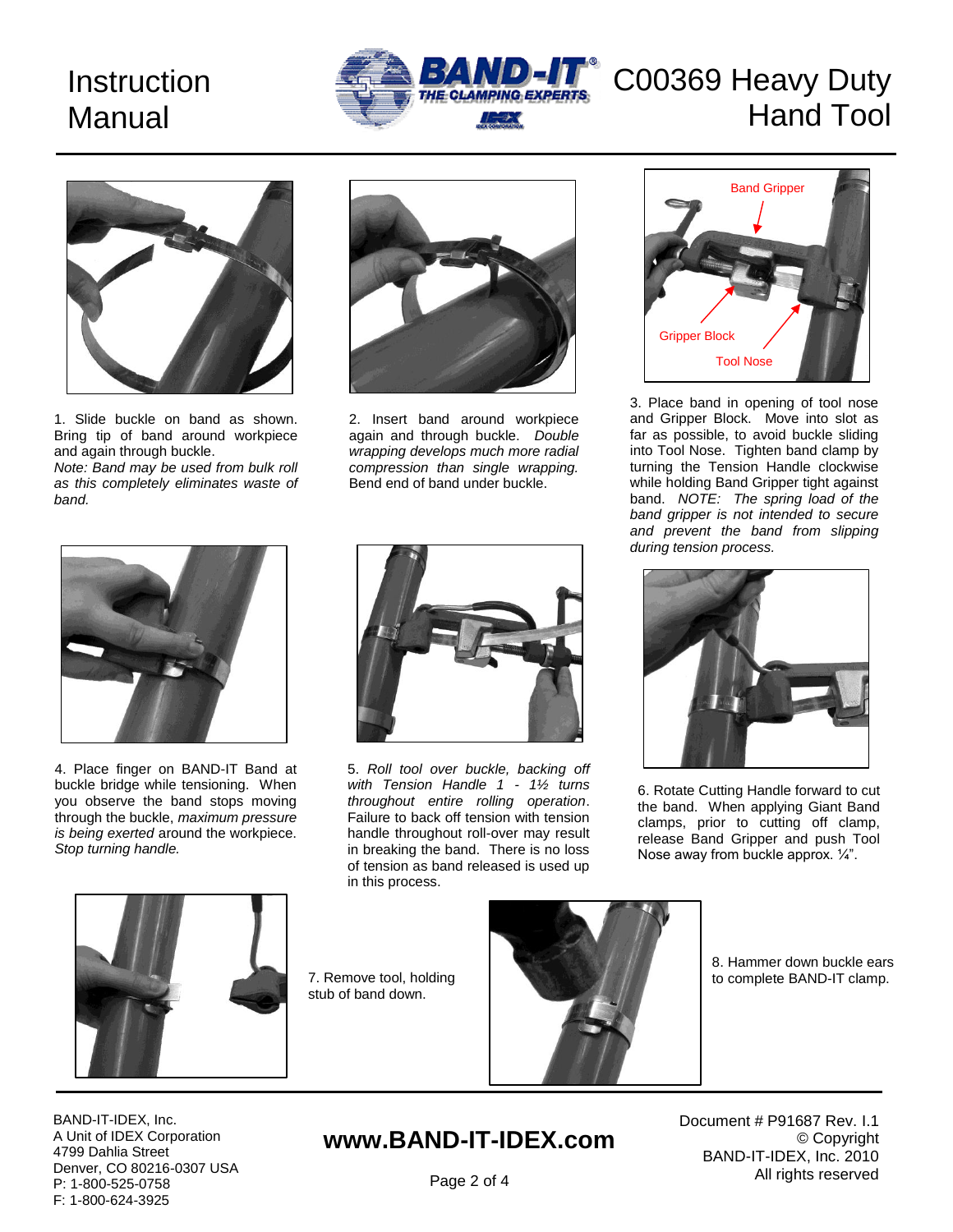## Tool Assembly Parts List





1. To assist in removing threaded parts, apply heat to soften locking compound.

2. When connecting item 13 (Set Screw) to item 14 (Cutter Bar), clean threads (male and female) of foreign matter, then apply one drop of medium strength locking compound (Loctite 242 or equiv.) onto male thread and connect parts together.

3. Kit # C01899 contains one each Band Gripper, one Gripper Spring and one Pin. Replace all parts as a set to maximize tool performance. Periodic cleaning of band gripper teeth will improve tool performance.

| <b>C00369 PURCHASABLE REPAIR KITS</b> |                 |                                                                                                                               |
|---------------------------------------|-----------------|-------------------------------------------------------------------------------------------------------------------------------|
| KIT#                                  | ITEM #s         | <b>DESCRIPTION</b>                                                                                                            |
| C04799                                | 5, 6, 7, 8, 15  | SPIN GRIP (2), EXTERNAL RETAINING<br>RING (2), TENSION HANDLE BUSHING,<br>TENSION HANDLE, SET SCREW,<br><b>THRUST BEARING</b> |
| C06799                                | 10, 1, 3, 2, 16 | TENSION SCREW 5/8", ECCENTRIC<br>LEVER PIVOT PIN, GRIPPER SPRING,<br><b>BAND GRIPPER, SLIDE BLOCK</b>                         |
| C05887                                | 11, 12, 13, 14  | CUTTER BAR HANDLE, VINYL GRIP,<br>SET SCREW, CUTTER BAR                                                                       |

### **www.BAND-IT-IDEX.com**

Document # P91687 Rev. I.1 © Copyright BAND-IT-IDEX, Inc. 2010 All rights reserved

Page 3 of 4